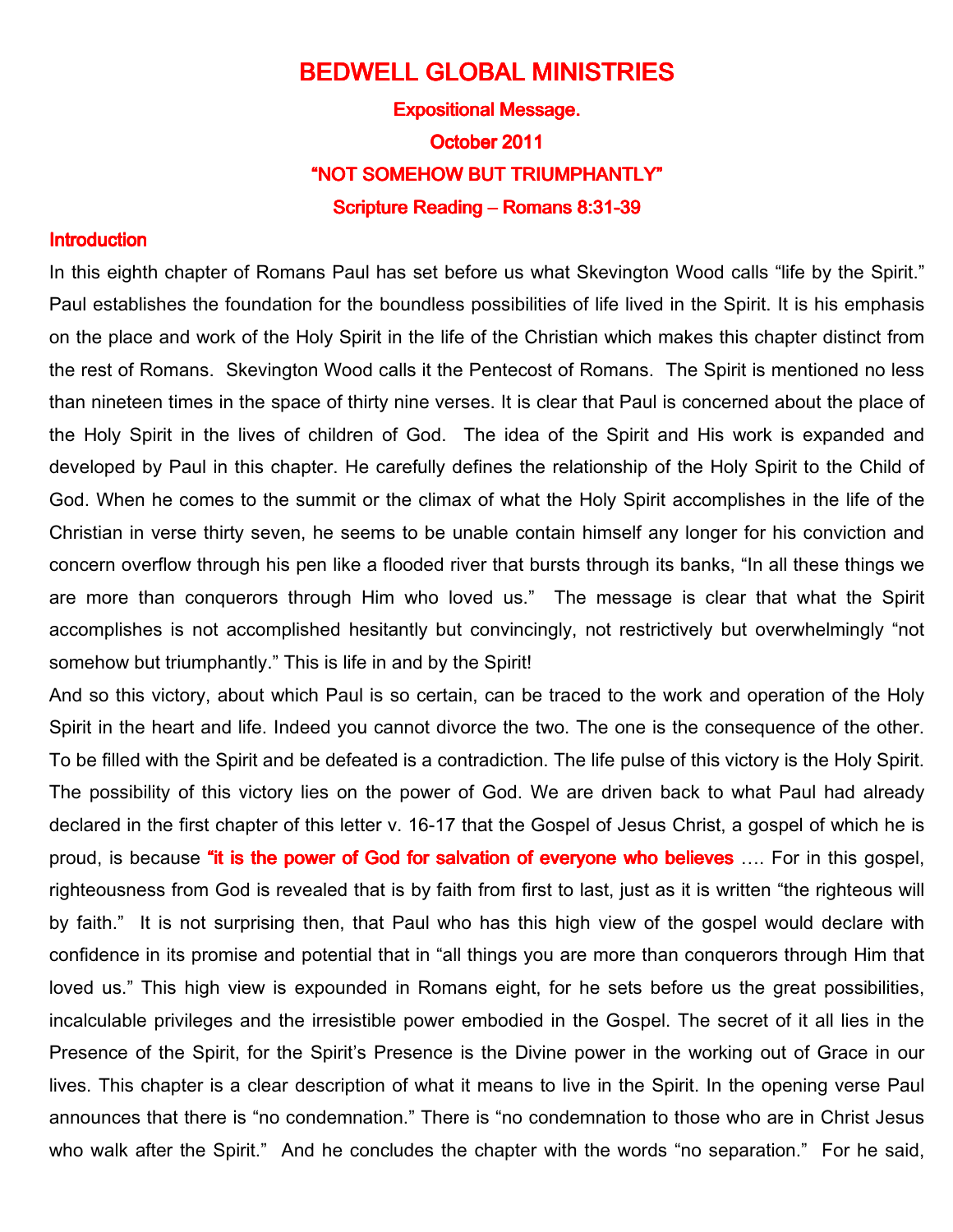"nothing can separate us from the love of God that is in Christ Jesus our Lord." Two great truths of the Gospel message are underlined here. No separation is the consequence of no condemnation. It is the result of what the Spirit of God can do for us and in us.. Romans eight, then, is a portrayal of life lived by the Spirit. What Paul is making clear, is that this victorious life has been provided by God through the power of the Cross and is applied to our lives by a personal surrender and an implicit obedience to the Spirit. The victory of the cross can be our victory through the Holy Spirit. We can be "more than conquerors **through Him who loved us."** I do not need to go to human antidotes to solve my problem of spiritual defeat. I need to go to the Cross of Christ. I need to appropriate the power of the Cross. I need to allow the Spirit to apply the overwhelming victory Jesus won on the cross to my life. The Spirit's control assures our victory. What is Paul saying about this victory? It is important to see that he highlights,

1. THE SPHERE IN WHICH THIS VICTORY OPERATES. Romans 8:37. What is the dimension in which this victory works? Does it operate in some things and not in others? Is it limited to certain special personalities? Is it only for special occasions? Paul incisively wrote "In all things we are more than conquerors through Him that loved us." The operative words "all things." From this statement,

a. Fundamental Fact is disclosed. Romans 8:37. The word conqueror implies that the Christian is at war in our world. This is a non-debatable point. Jesus Himself said in Matthew 16:18. "I will build my church and the gates of Hades will not overcome it." The metaphorical language used here is that the church is in a battle with forces of evil, but it is guaranteed victory in this battle. The church will overcome the forces of Hades. The word defeat is never entertained in vocabulary of God. The Cross and an empty tomb is a testimony to this. The Christian is in a constant battle with demonic forces, and will continue to be so until the moment of death. The New Testament is replete with statements concerning warfare. Paul you may recall encourages young Timothy in the fight against evil. In the paraphrase of J.B. Phillips he writes "Timothy my son, I give you the following charge (and may I say before I give it to you, that it is in full accord with those prophecies made at your ordination which sent you out to battle for the right, armed only with your faith and clear conscience(1 Timothy 6:12). And Paul writing to the Ephesian church clearly says, "Our struggle is not against flesh and blood, but against the rulers against the authorities, against the powers of this dark world and against the spiritual forces of evil in heavenly realms." Ephesians 6:12. And so we are told in the scriptures to resist the Devil and fight the good fight of faith and put on the whole armor of God for we are in a battle. But Paul reminds us that the weapons we fight with are not the weapons of the world. On the contrary they have Divine power to demolish strongholds," We must always be aware that "He that is in us is greater that he that is in the world." This by itself is the guarantee of victory. Paul is aware of the demonic in our world, but he is convinced that in the power of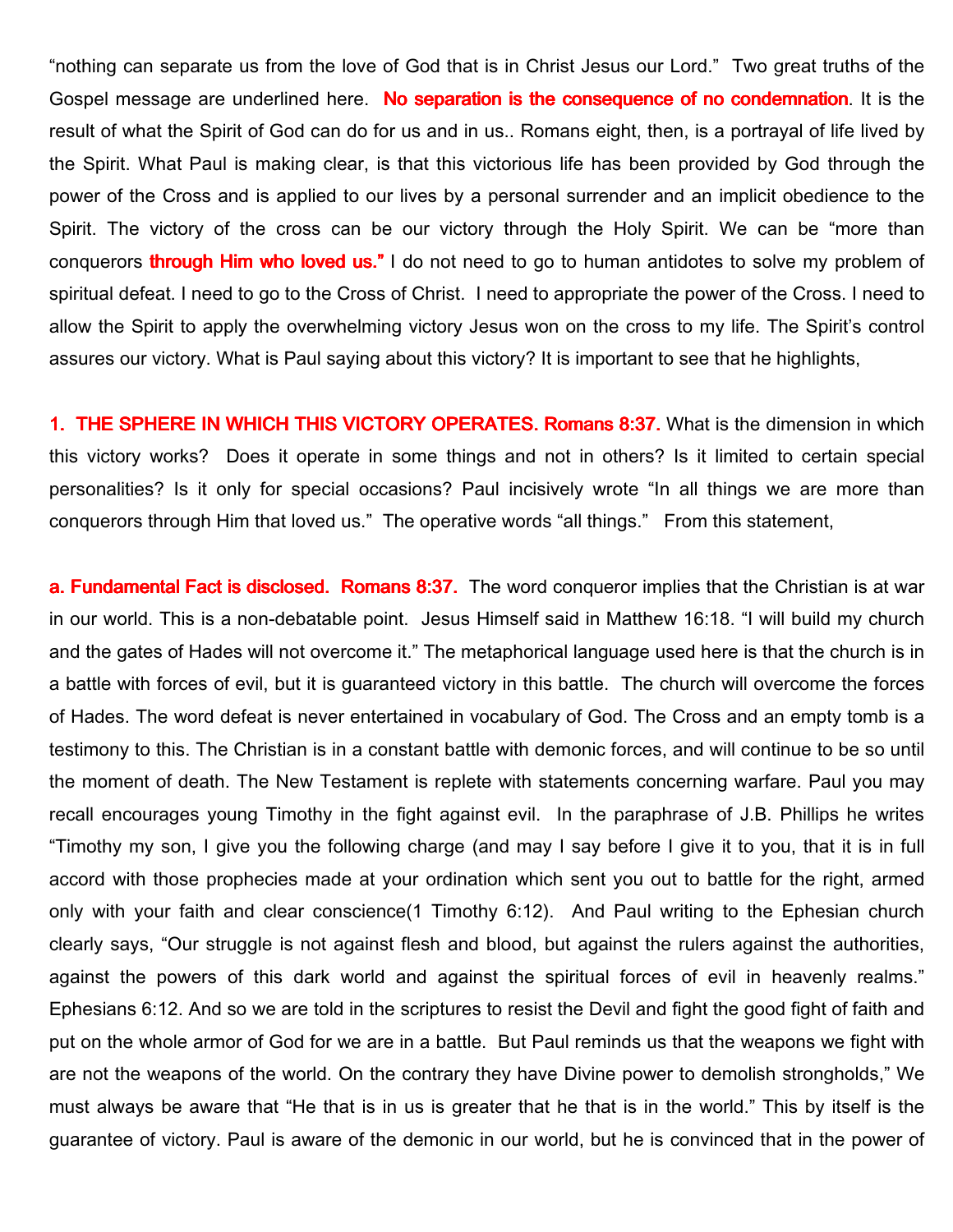the Spirit we can be "more that conquerors." That we are in a spiritual warfare is a fundamental fact of Christian experience. This is so because in this chapter,

b. A Fierce Foe is defined. Romans 8:5-8, 35-39. The scriptures tell us that the mastermind behind evil is Satan. He is the enemy of the soul who works through different and distinct agencies. In the opening verses of this chapter Paul talks about,

i.The Inward Enemy. Romans 8:5-8. He calls this enemy the carnal mind, sinful mind or the law of sin. In verse seven he writes that "the sinful mind is hostile to God, it does not submit God's law nor can it do so." He continues in verse eight, "those who are controlled by the sinful nature cannot please God." The previous chapter {which my father called misery street} Paul describes the nature and the power of this inward enemy. It tells of his battle under the law trying to live the life victory and holiness. His soul was the arena of inward conflict. He was inwardly divided and torn and as a result inwardly defeated. He describes his confusion in Romans 7:15-18. "I do not understand what I do. For what I want to do, I do not do, but what I hate I do. And if I do what I do not want to do, I agree that the law is good. As it is no longer I myself who do, but it is sin living in me. I know that nothing good lives in me, that is, in my sinful nature. For I have the desire to do what is good, but I cannot carry it out." And as J.B. Phillips says it is an agonizing situation. A man trying to live the holy life under the law was driven to the point of despair. And he eventually cries out in agony in chapter seven verse twenty four, "What a wretched man I am, who will deliver me from this body of death, which is my sinful nature." Paul's cry of despair was an indication of Paul's extremity. He came to the end of himself. But his state of wretchedness was a first necessary step to receiving inward deliverance from sin's bondage. His desperate plight opened the door for God to "break the power of cancelled sin and set the prisoner free"(Charles Wesley). His desperate question is resolved when he cries "Thanks be to God through Jesus Christ our Lord." Romans 7:25. He rejoiced in the liberating, emancipating power of the Cross. It is Lord Jesus Christ who brings deliverance from inward sin. Two verses later in Romans 8:2 he writes, "Through Christ Jesus the law of the Spirit of life set me free from the law of sin." He amplifies this truth in Colossians 2:10. "In Christ you were also circumcised, in putting off of the sinful nature, not with the circumcision done by the hands of men but with the circumcision done by Christ." The key words are "Put off the sinful nature." "It is by the spiritual circumcision done by Christ that the sinful nature is put off, says Paul. "He who the Son sets free, is **free indeed."** We cannot be rid of the sinful nature by the hands of men, but by the circumcision done by Christ." In this act of circumcision (basically circumcision means to cut) he does not say that circumcision of Christ suppresses, modifies or counteracts the sinful nature. It does not say that it lies dormant but he does say that it is put off or cut away. Should we be surprised that he asserts with confidence and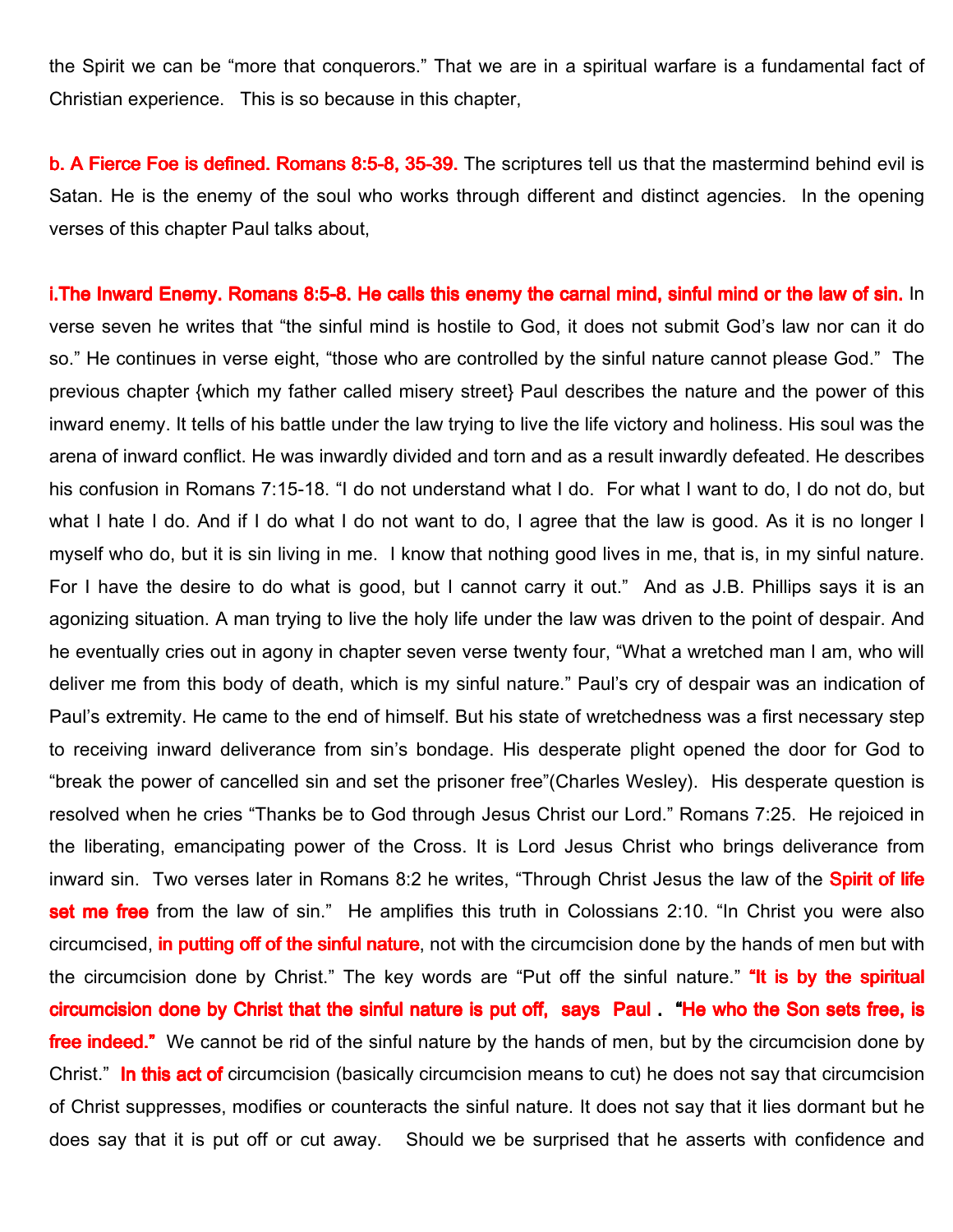conviction that we can live the life of the "more than conqueror?" The life of the "more than conqueror" is possible because of the power of God to deliver us from the inward presence and power of sin. Now Paul moves on to declare that we can also be more than conqueror over the,

ii. The Outward Enemies. Romans 8:35-39. While we can be free from the inward enemy, there will be no freedom from the outward enemy until we reach the gates of heaven. These outward enemies reveal themselves in various forms. Paul rites "No in all these things we are more than conquerors." What are these things about which Paul is speaking? In verse twenty five we read "Who shall separate us from the love of Christ? Shall trouble or hardship or persecution or famine or nakedness or danger or sword." As it is written for your sake we face death all the day long; we are considered as sheep to be slaughtered." This is not a comfortable lifestyle but it is in "all these things we are more that conqueror through Him who loved us." And then Paul moves on to add to this list as though he wanted to make sure that he covered all the bases. "For I am convinced that neither death nor life, neither angels, nor demons, neither the present or the future, nor any other powers, neither height nor depth, not anything else in creation, will be able to separate us from the love of God that is Christ Jesus our Lord.' Paul recites this array of difficulty with which the Christian has to wrestle. They are adversaries which touch us physically, emotionally, psychologically and spiritually. In other words these are forces which attack the total man. Every conceivable enemy is listed by Paul in these verses. And says none of them can separate us from the love of Christ and in all of them we can be "more than conquerors through Him who loved us." One has pointed out that Paul covers the limitless range of difficulties. He outlines the most extreme change of our condition on this earth (life and death). He touches on the most powerful orders of the universe (angels and demons) and moves on to mention the dimensions of time. What does he say? (neither the present and the future) then he goes on to highlight everything that is involved in space (He talks about height and depth) and last of all he underlines, anything and everything to be found in creation." The message is that the victory of the Cross and the triumph of Christ's love and the working of the Holy Spirit are more than sufficient to overcome them all and keep us in the love of Christ, all no matter who or what they are or do. Paul is unshaken by all of these forces; he makes clear that this is the arena in which this victory operates. "In all these things we are more than conqueror through Him who loved us." The question is you living there? God did not send His Son to pay the supreme sacrifice on the Cross for mediocrity in Christian experience. He has provided for a full salvation and the life of the "more than conqueror." Notice to

## 2. THE SCOPE THAT THIS VICTORY ENCOMPASSES. Romans 8:37.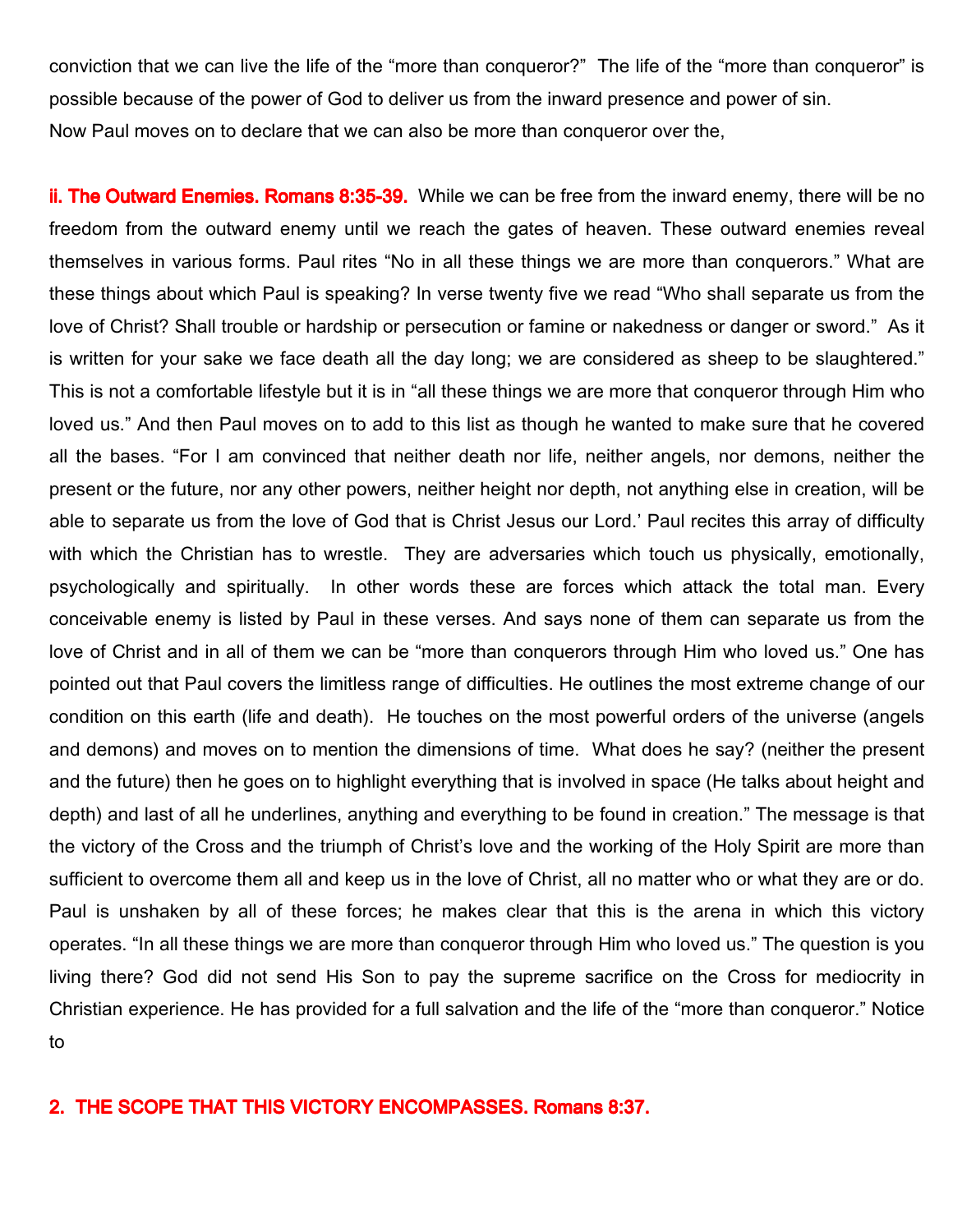"In all these things we are more than conquerors through Him who loved us." Paul's exciting conviction is contagious. It so gripped him that it should grips us. He was exuberant and why would he not be? He had wandered in the valley of defeat as described in Romans seven, which eventually drove him to the point of despair where he cried out for freedom from sin, and he suddenly discovers that it is possible for it is the crucified Christ who brings deliverance and victory in all things. Why would he not be excited? Why should he not rejoice? If the gospel is the power of God, there lies within it unlimited potential. What great possibilities are promised in and through the power of the Cross. "In all these things we are more than conquerors through Him who loved us."

Now of what is Paul so sure? Firstly he is convinced of,

a. The Certainty of this Victory. Romans 3:37 "In all these things WE ARE more than conquerors. The question arises "is Paul being carried away by his emotions?" Maybe he is sincere but he is misguided or even self-deceived. "Can we know and experience the life of the more than conqueror?" Reginald Wallis asks this question, "Is constant victory really possible for every believer?" Should a Christian expect and experience constant triumph every day and all day over sin and self?" Is the victorious life really practicable; is it a pet theme for extremists or fanatics, or is there a sane Biblical experience of practical triumph within the reach of every believer irrespective of temperament, circumstances, environment or changing times and conditions?" Is it some great ideal to which we must ever seek to aspire in the vague hope that after years of experience or service, we may perhaps approximate to such a standard or such a level? Does the Word promise a life of spiritual achievement and conquest to the simplest and weakest believer, or has it reserved such a priceless blessing as this for only a few of His favorites? Coming through the New Testament is the fundamental truth that this victory does not depend on **how weak we** are, but how mighty Christ is. We do not judge the possibility of victorious living from human deficiencies but from the God's ability. It is in weakness that Christ strength is made perfect. In his letter to the church at Corinth Paul rejoices in his infirmities in order that the power of Christ may rest upon Him. The scriptures do not give any indication that there is reason for defeated living. If we fail it is not because God's power is unavailable; it is because we have relied on our own efforts. Defeat is a result of not appropriating the power of Christ to our lives. Paul believes and declares that this victory can be ours no matter who we are or on what stage of our Christian journey we are on. "We are more than conquerors through Him who loved us. He believes in the certainty of victory. "Not somehow but triumphantly." He also emphasizes,

**b. The Quality of this Victory. Romans 8:37.** Paul says "We are more than conquerors." The operative words that describe the quality of this victory are "More than conquerors." Early in this chapter Paul writes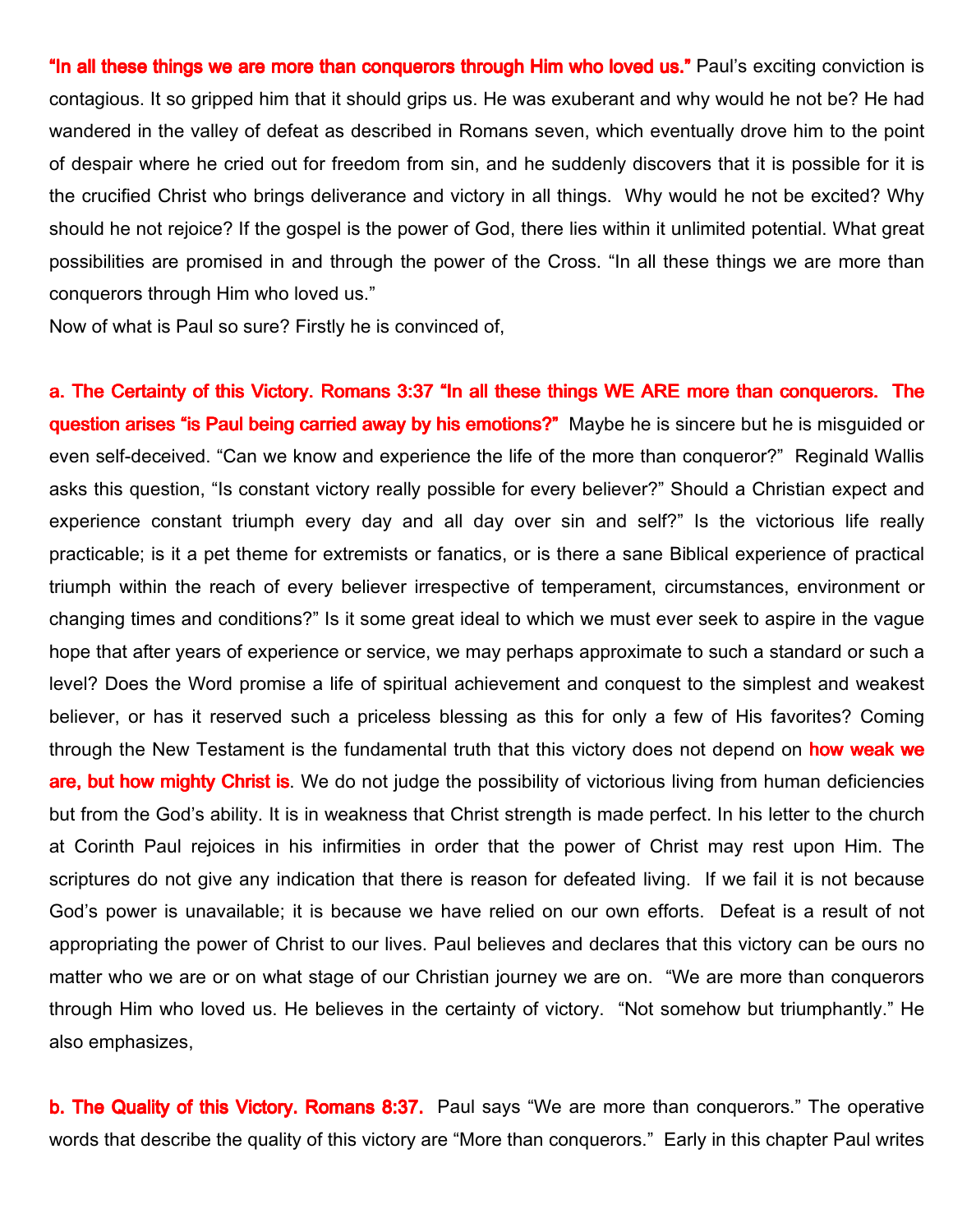in verse 5. "Those who live according to the sinful nature have their minds set on what that nature desires……." And in verse six he reminds us that "the sinful mind is death and defeat, but the mind controlled by the Spirit is life and peace." Victory is a result of the Sovereign rule of the Spirit in our hearts and minds. This is the "more than conqueror" experience. The victory of God provided through His Son is overwhelming, but it indicates that God does not work in the realms of mediocrity. The work of God accomplished through His Son on the cross is complete. So much spiritual mediocrity, defeat, spiritual paralysis and superficiality in the modern church, throws a shadow on the Cross and casts doubt on the power of Christ. When Jesus won the victory on the Cross of Calvary it was no small event or achievement. It was a resounding victory of astounding magnitude, and it was for us that He won it. God has not delivered us from the power of darkness to live in the frustration of defeat. He did not "break the power of cancelled sin" for us to limp along in life as spiritual cripples. God always deals and expresses Himself in superlatives. He does this to describe the possibilities of grace and the potential that lies in the life of the Spirit. These gems of the gospel declare that the provision of Divine grace, limitless mercy, abundant life, the power of the Spirit and His unconditional love for us are **not just adequate but abundant!** Not simply satisfactory but overflowing. Not just enough but fullness! We are not just conquerors but **"more than conquerors.** They are truths which do not fit the limits of common language. They are expressed in superlatives by the Word of God, but one immediately senses that even that is not enough. Language cannot adequately describe what God has prepared and provided for us in the Gospel. It does not always fit into our vocabulary. These superlatives, however, attempt to convey and describe the work and action of God in Christ at the Cross. We must accept them by faith. Paul said we are to be, not simply conquerors, but "more than conquerors." One translation has it "conquerors and more than that." This is not an embellishment of what God can for us. When God acts, provides for and supplies His love, His grace and His power it is simply more than sufficient. Jesus said "I am come that they might have life and have it more abundantly." Paul writes in Ephesians 3:20 that God is able to do exceedingly abundantly above all that we ask or think according to the power at work in us." We are "more than conqueror or as the Greek has it "super conquerors." **Notice the phrases "more abundantly!" "Exceedingly abundantly!"** "Above all!" This is the language of Divine power. It is beyond our full understanding. But to experience it does not need our full understanding. To know the power of His victorious presence comes by faith in the atoning work of Christ. Through Him "we are more than conquerors." And so Paul, without apology, highlights the quality of this victory. This is the scope which this victory encompasses. Paul also brings to our attention,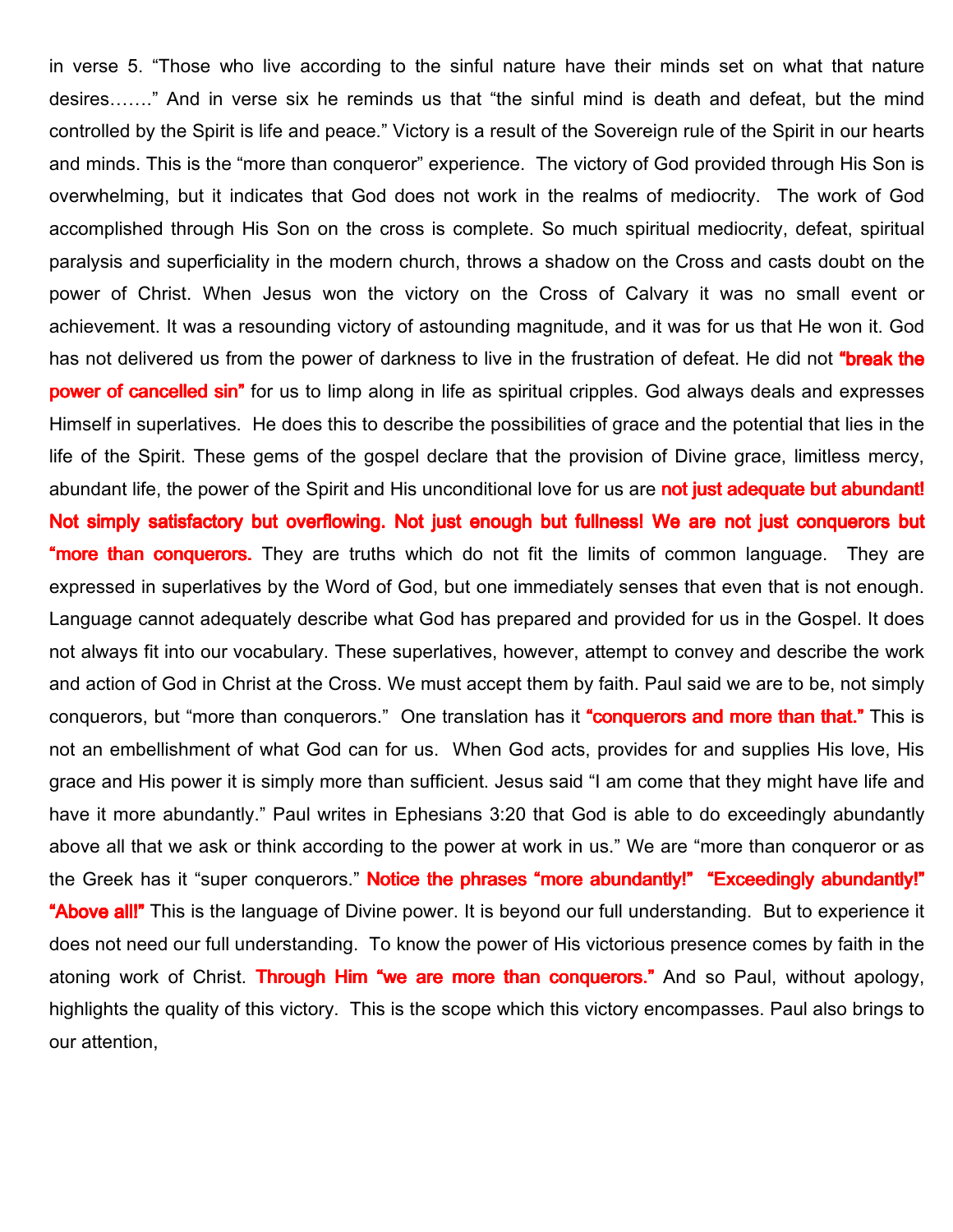3. THE SECRET ON WHICH THIS VICTORY RESTS. Romans 8:1-39, or the secret on which this victory **is dependent. Note** The key words are "through Him who loved us." This is a direct reference to the death of Jesus on the cross. It defines

a.God's Response to defeat brought on by sin. Romans 8:37."We are more than conqueror through Him who loved us. It is a phrase which points directly to the love of God in Christ on the Cross." "WE ARE MORE THAN CONQUERORS THROUGH HIM WHO LOVED US."The response of God's love was to defeat and destroy the works of the Devil. The cross which was the symbol of defeat became God's mighty instrument of victory. It was on the Cross that Jesus overcame and routed the awesome powers of the demonic world and the suffocating invasion of the forces of darkness. The forces of malignant darkness lost the battle of the ages and out of it all marched the victorious invincible Son of God. The life of the more than conqueror is the fruit of Christ's death on the Cross which was sealed and approved by God.. Paul asks "if God be for us who can be against us?" This really is not so much a question, as a statement of fact, which reads "since God be for us who can be against us! The lists of those forces are seeking to defeat and ultimately destroy us are formidable, daunting or intimidating. To overcome them seems impossible and so Paul writes, "But", which is a better word than "No" "but in all of these things we are more than conquerors through Him who loved us." It is true he is saying that these enemies are formidable and intimidating and they surround us to threaten us and even defeat and destroy us, "BUT" even in the face of their malignant powers we can live "not somehow but triumphantly" through Him who loved us." The secret lies in the provision of God at Calvary. The victory on which this provision finds its resources, is the triumphant dynamic love of God revealed on a Cross. The message of the Cross said Paul, is foolishness to those who are perishing, but to us who are saved it is the power of God. Stanley Jones wrote that, "the Cross was sin, He turned into it redemption from sin; The Cross was hate, and He turned it into a revelation of His love; the Cross was man at His worst, and Jesus through it showed God at His redemptive best. The Cross was defeat and Jesus transformed it into victory." This was God's response to the defeat resulting from paralyzing grip of sin. Herein lies the secret of living the life of the more than conqueror. There is another dimension to this victorious life and it is,

b. The Human Response and relationship to the Holy Spirit. Romans 8:1-11, 26. The relationship of the Child of God to the Holy Spirit of God is the theme of this eighth chapter of Romans. It describes life by the Spirit. Paul sees that the victorious life is impossible without the presence of Holy Spirit in the life of the Child of God. The Holy Spirit's abiding presence is tied in with the life of the more than conqueror. Up to Romans chapter eight the Spirit is only mentioned three times, but in chapter 8, He is referred to no less than nineteen times. In Romans seven Paul lived under the Law of sin. He was driven by it and in